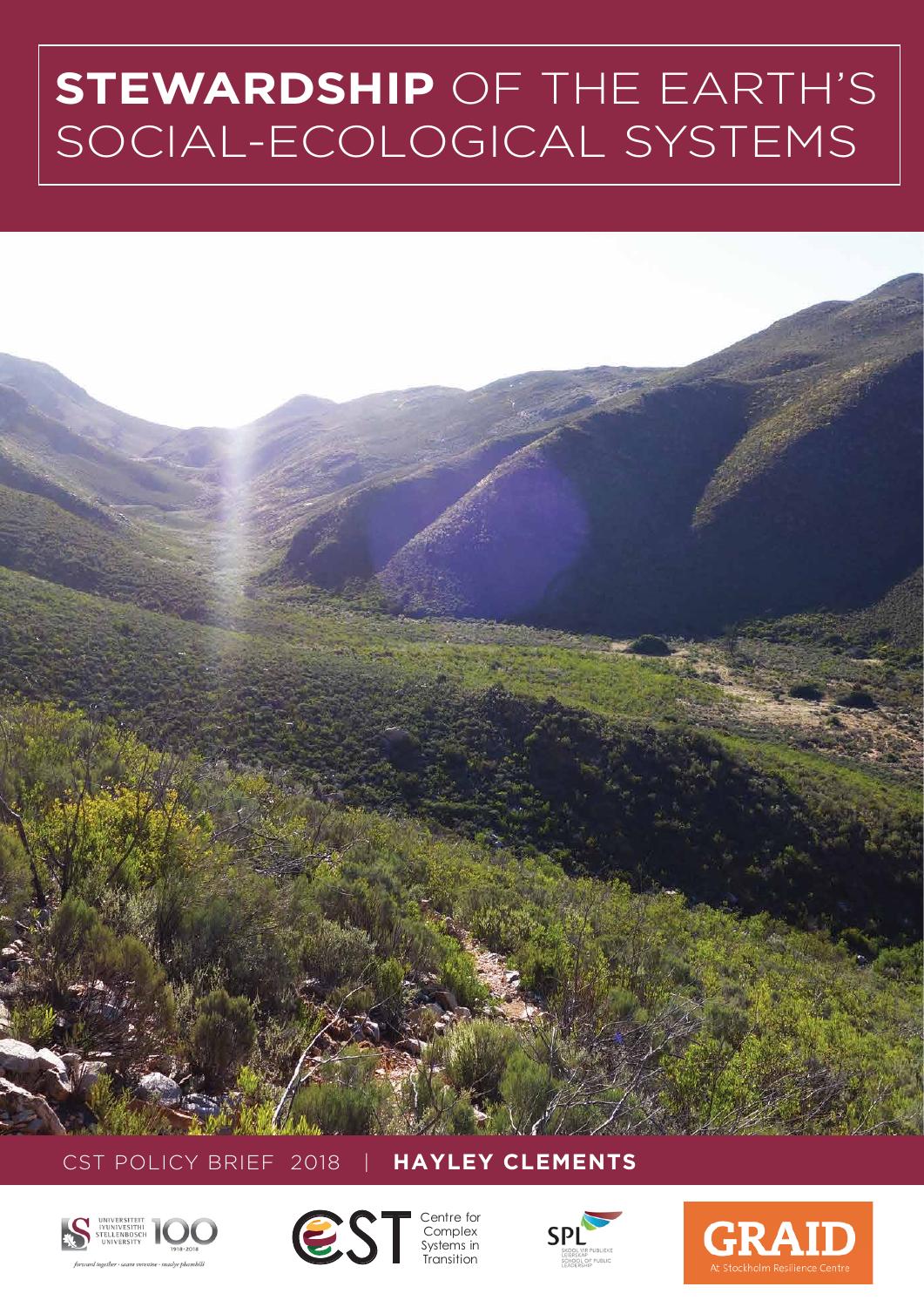Human actions have affected the earth's climate and environment in ways that threaten the ecosystem services on which human well being depends. This has necessitated a dramatic change in human relationships both with each other and with the planet's life support system. The notion of stewardship embodies this change calling for the active shaping of human-nature interactions and pathways of change for the benefit of ecosystems and society.

- Stewardship considers new ways of understanding, reconnecting to and caring for the biosphere.
- Stewardship emphasizes the need for management and governance approaches which recognize that humans are embedded within the landscapes that they try to govern.
- Stewardship prioritizes participatory, cross-scale management approaches rooted in shared values.
	- Stewards can act at different scales, from local-scale landscape (or ecosystem) stewardship to broad-scale biosphere (or planetary) stewardship.



Stewardship considers new ways of understanding, reconnecting to and caring for the biosphere (the global ecological system integrating all living beings and their relationships). Stewardship emerges from the care, knowledge and agency of individuals, communities, organizations and governments.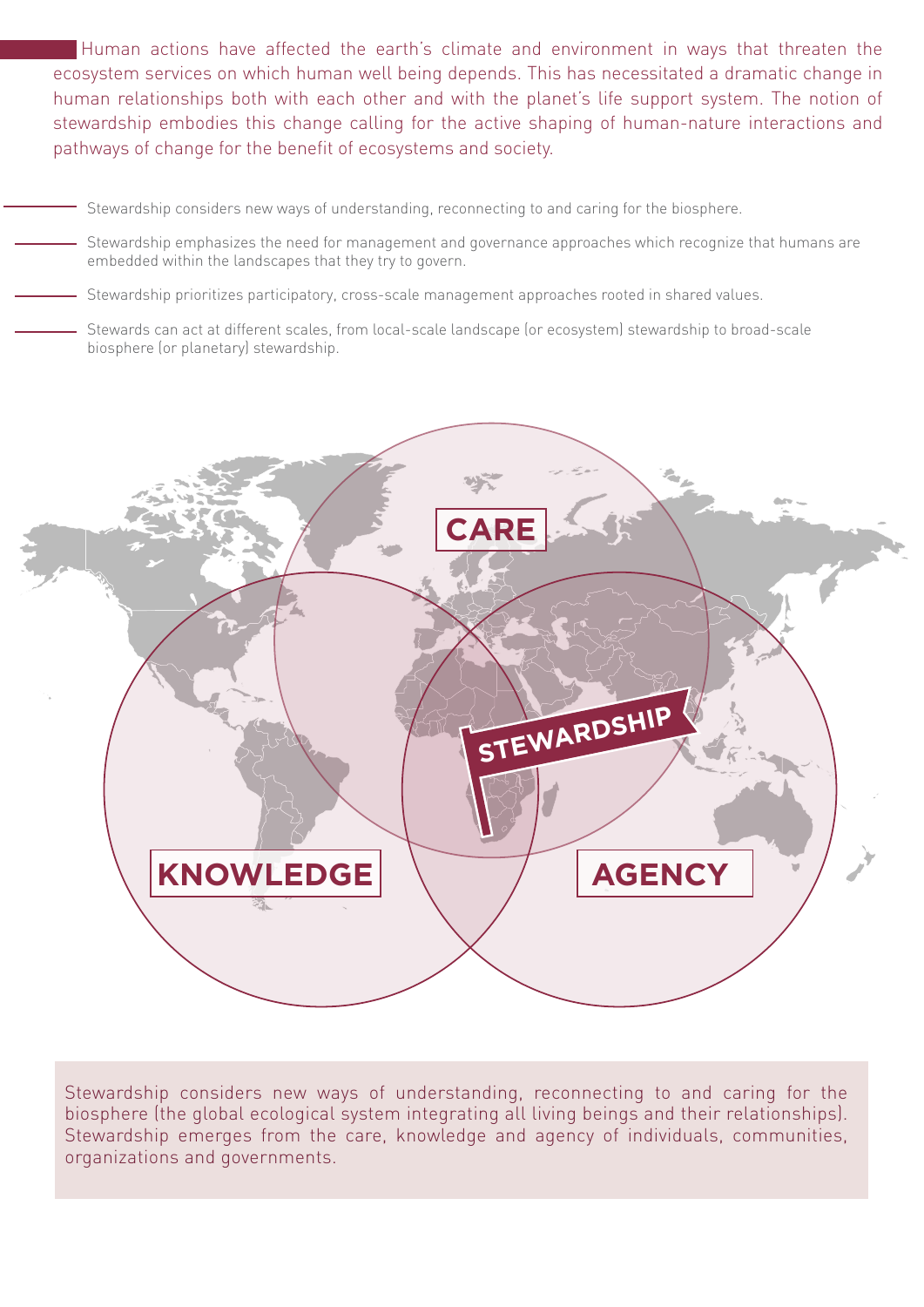# STEWARDSHIP TOWARDS SUSTAINABILITY IN COMPLEX SYSTEMS

A stewardship perspective proposes that the best way of navigating the complex interactions between people and their environment, and the often-unpredictable and unsustainable outcomes of these interactions, is to support interventions that reinforce and clarify humanity's connectedness to the biosphere. Every person on this planet is an invested stakeholder in the biosphere, and interventions towards more sustainable ways of living need to recognize the diverse norms, beliefs, incentives and value systems that lead people, communities, organizations and governments to act as stewards.

# STEWARDSHIP EMERGES FROM:

- Care, creativity and values: feelings of attachment and responsibility that underpin stewardship;

Knowledge and know-how: basic information and deeper understanding about the resource, landscape or social–ecological system that is being stewarded; and

Agency, power and resources: abilities and capacities to engage in stewardship action.

Many individuals, local communities, organizations, and governments around the world are undertaking and promoting stewardship actions, spanning local to global efforts in both rural and urban contexts. Actions range from implementing biodiversity stewardship programs, planting trees, creating community gardens, limiting harvests and reducing harmful activities or pollution, to restoring degraded areas, creating protected areas and purchasing more sustainable products. While many of the challenges faced today are global in nature (such as climate change, for example), a critical component of addressing these challenges is engaging in local environmental stewardship actions and local initiatives so as to focus on local expertise, knowledge and people's connections to their environment in order to foster change.

# CASE STUDY: LANDSCAPE STEWARDS AT A WORLD HERITAGE SITE

The Baviaanskloof region in South Africa is home to a 270,000 hectare mega reserve with World Heritage status due to its high biodiversity.

The region is suffering from increased flood and drought events, arising from a combination of climate change and poor historic land management (which led to overgrazing, wetland degradation and

erosion). In the privately owned western part of the Baviaanskloof, more than 9,000 hectares of land is considered degraded. An NGO in the region is working with the government and local farmers to enable transformations to more sustainable farming practices. These farmers have become landscape stewards, overcoming initial conflicts between farming and soil conservation and participating in a large-scale land rehabilitation program.



Farmers in the biodiverse Baviaanskloof region of South Africa have transitioned from goat farming, which resulted in vegetation overuse and soil erosion, to more sustainable agricultural practices, thereby becoming landscape stewards and enabling the restoration of degraded hillslopes. Photo source: Andrew Zylstra & The Living Lands Database (https://livinglands.co.za/where-we-work-3/the-baviaanskloof/)